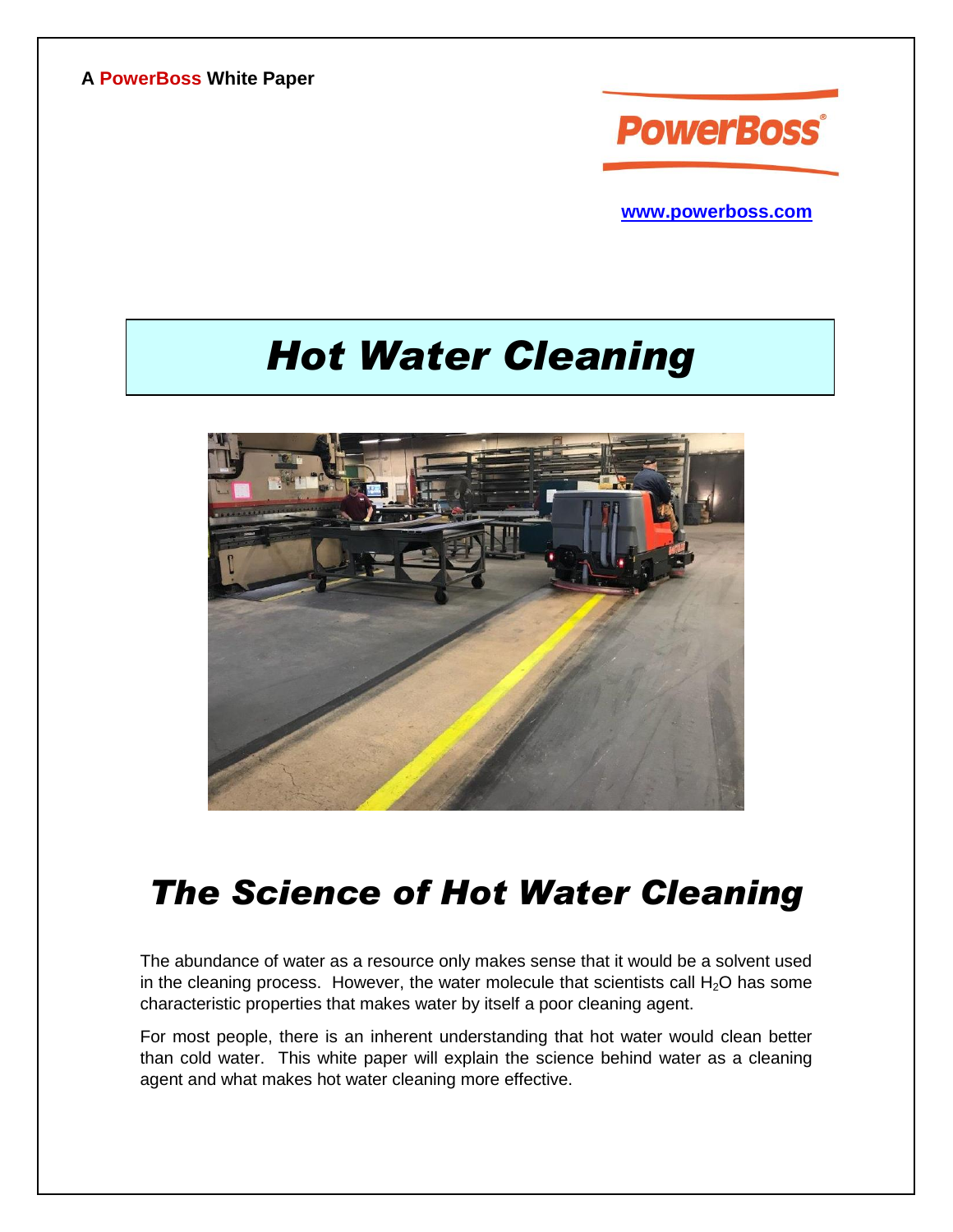#### **Contents**

Introduction and Definitions

What Happens When Water is Heated

Optimizing Cleaning with Hot Water

How Hot is Too Hot

Are Detergents Necessary

The Green Angle

What about "Engineered Water"

**Conclusions** 

### **Water: A Sticky Molecule**

Water, described by scientists as  $H_2O$ , is a simple molecule consisting of one atom of oxygen, and

two atoms of hydrogen. With all its simplicity, water is subject to complex interactions. *Key Terms:*  Understanding the properties of water can help us optimize the use of water as the main vehicle for use in cleaning.

Water molecules are attracted to

each other and like to stick together through a chemical bonding process called hydrogen bonding. (Figure 1).



*Figure 1: water molecules and hydrogen bonding*

The Surface tension of a solution is a property that scientists use to measure the propensity of a fluid to spread over a surface. Water has an inherently high surface tension because the hydrogen bonding between individual molecules is quite strong. This can be observed when water is poured on a surface and tends to "bead up" on the surface. Scientists reference water having a high contact angle with surfaces (figure 2).



*Figure 2: water beads on surfaces*

*Water Molecules, H2O, Hydrogen Bonding,* 

*Surfactants,* 

*Engineered Water*

*Surface Tension, Viscosity,* 

High surface tension makes water by itself a very poor cleaning agent. The propensity of water

> molecules to be attracted to each other through hydrogen bonding makes it difficult for water to penetrate and suspend soils on surfaces.

> The most common method to overcome the effects of hydrogen

bonding and the consequent high surface tension of water is to introduce tiny amounts of a special compound scientists call a surfactant (surfaceactive-agent). The surfactant interferes with the hydrogen bonding and dramatically lowers the surface tension of water allowing it to spread across a surface (Figure 3).Modern day soaps and detergents function this way.



*Figure 3: breaking hydrogen bonds with surfactant*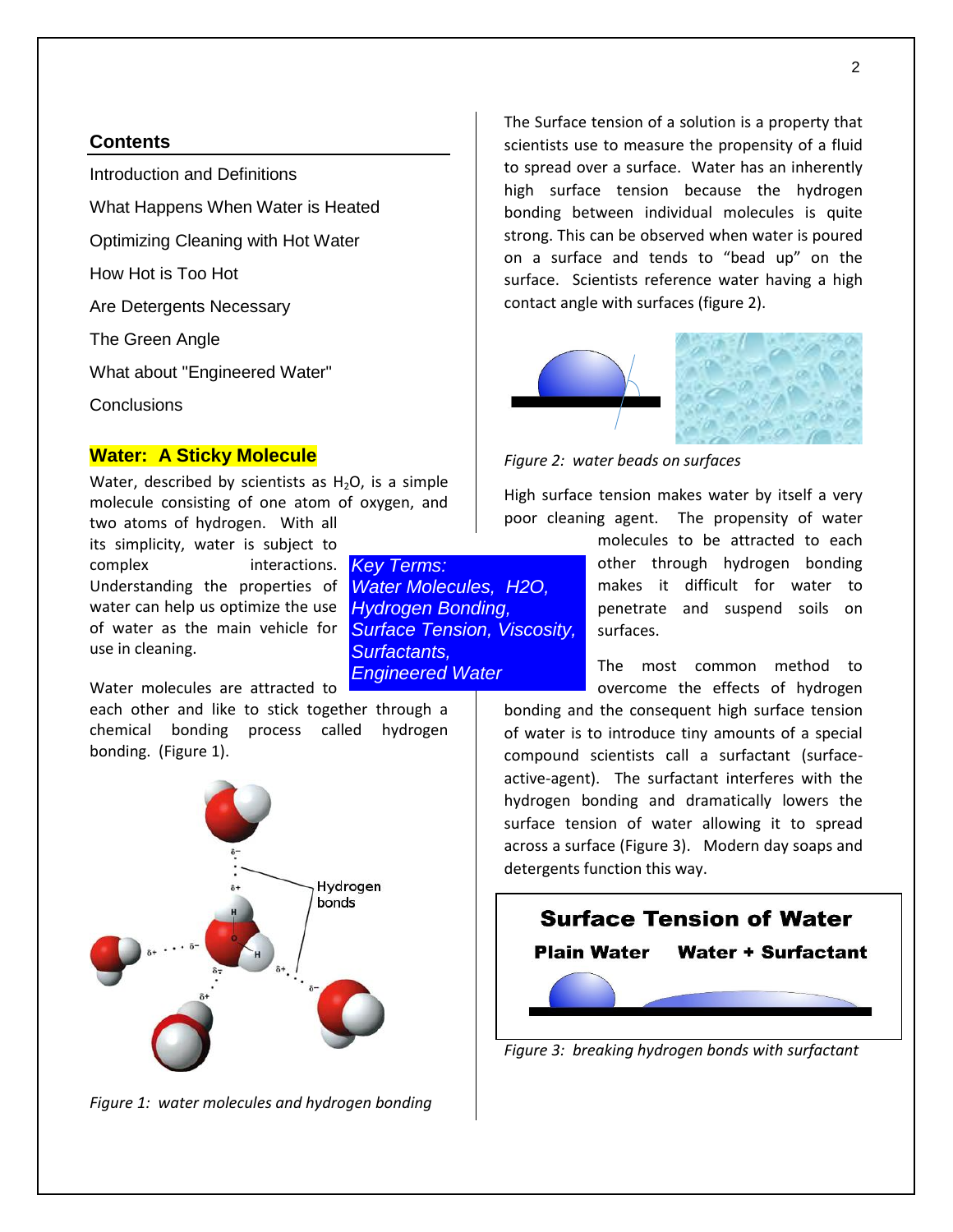#### **What Happens When Water is Heated**

When water is heated, the heat energy causes water molecules to oscillate rapidly. This rapid molecular motion causes the hydrogen bonds to weaken and the distance between the water molecules to increase. This is why solutions are less dense at higher temperatures.

More importantly, as water is heated, surface tension (measured in dynes/cm) goes down as the temperature increases. For water, increasing the temperature from 0° C (32° F) to 80° C (176° F) results in an approximately 17-20% decrease in the surface tension (Figure 4).



*Figure 4: Surface tension and temperature*

The relationship between surface tension and temperature is one of the main reasons why hot water cleans better than cold water.

The ability of hot water to more rapidly dissolve and disperse substances can be observed in a simple demonstration showing

the difference between how a dye disperses in hot water compared to cold water. Imagine the dye as soil being more rapidly dispersed in the hot water (Figure 5).

*The water surface tension and temperature relationship is one of the main reasons why hotter water will always clean better than cold water.* 



*Figure 5: Dispersion in cold vs. hot water*

#### **Optimizing Cleaning with Hot Water**

Hot water for use in scrubbing floors has two distinct advantages over cold water as follows:

- 1. **Surface Tension Reduction:** As water is heated, the corresponding surface tension of the water is reduced. The lower surface tension of the heated water make it easier to penetrate and lift soils from surfaces.
- 2. **Viscosity Reduction:** As temperature increases, the thickness (viscosity) of a fluid decreases. When cleaning industrial floors, we often expect to encounter soils of an oily or greasy character. Hot water melts grease and reduces viscosity of oils. This allows for easier dispersion and suspension when using automatic scrubbers to clean heavily soiled floor surfaces.

**PowerBoss**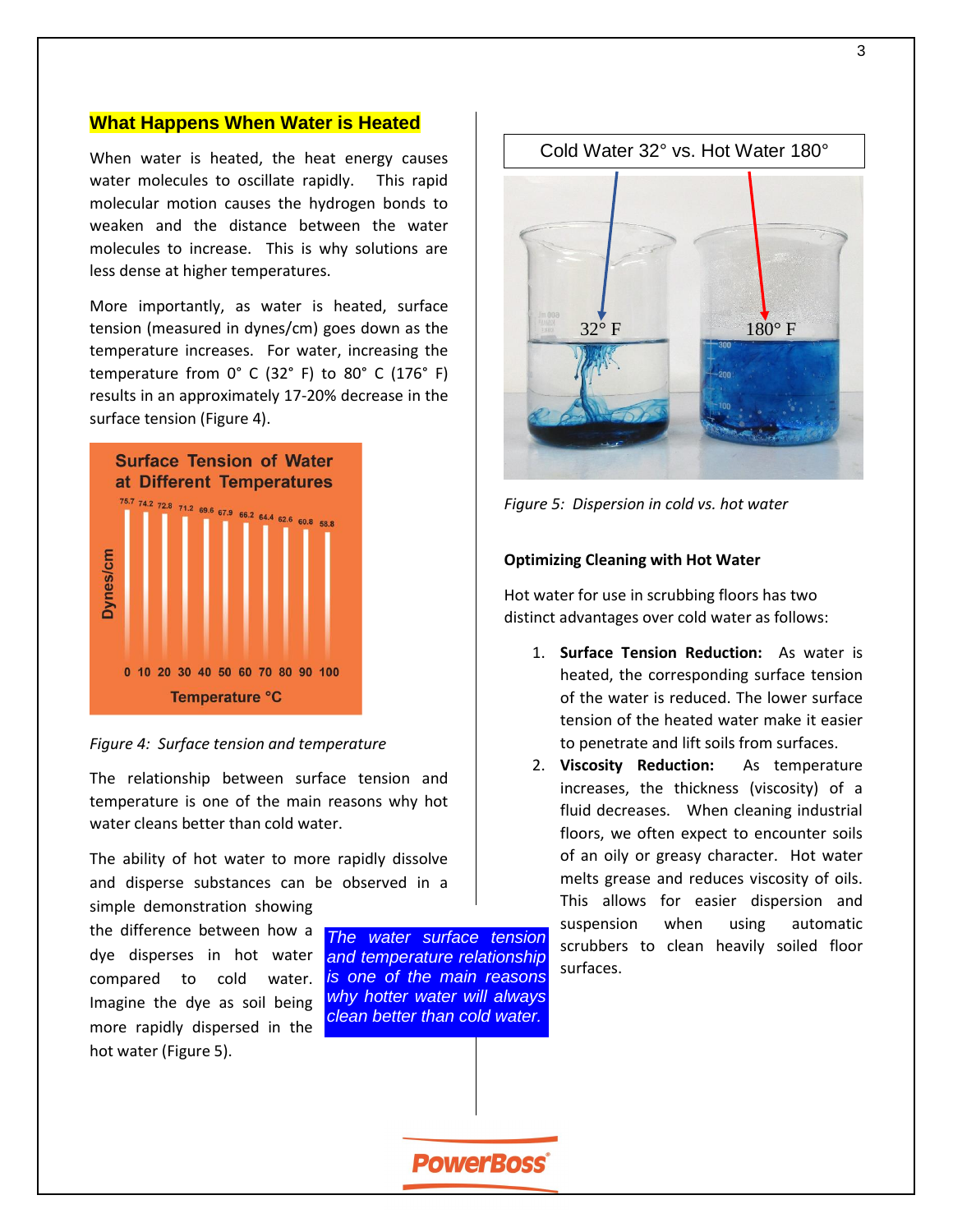#### **How Hot is too Hot**

When water is heated, it begins to vaporize as the water approaches its boiling point of 212° F (100° C). At the boiling point, steam is created as the vaporization rate of water is at its maximum. When hot water is used to clean surfaces with an automatic scrubber, it is advantageous to keep the water below the boiling point to minimize excessive vaporization. Water heated to 160-180°F seems to offer the right balance between high efficiency cleaning without excessive steam generation.

#### **Is Detergent Necessary**

Use of a detergent for hot water cleaning is optional. For many soils, customers may find that hot water combined with aggressive agitation and pickup using an automatic scrubber is sufficient for their cleaning needs. Using a low foam detergent can further reduce the surface tension of heated water resulting in improved cleaning performance.

When using a detergent, caution should be exercised, as many detergents are not designed for use with high water temperatures. Some detergents will cloud out at elevated temperatures and become insoluble in the solution. This makes the detergent less effective and may cause clogging of filters.

For scrubbers, always use a low foam detergent to maximize recovery tank efficiency and extend vacuum motor life.

For automatic scrubbers that utilize higher temperature water, a special low foam detergent designed for use at high temperatures is recommended.

#### **Is it Green**

Using energy to heat water solely for cleaning would usually not be considered green. However, a novel approach is to utilize the heat generated to operate an automatic scrubber to passively heat the water. This idea of using the heat byproduct of combustion to heat the water is a green feature of this type of scrubber. Further, using heated water allows for reducing or eliminating the need for a chemical detergent.

If a detergent is used, a product that is third party certified as green could be an option.



*Figure 6: Passive heating of water from engine*

### **What about Engineered Water**

In recent years, marketers have coined the term "Engineered Water" to describe devices that claim to convert water into an effective cleaning agent. The devices use electrical energy passed through water to generate ozone or other chemical solutions. One type of device uses ordinary salt (NaCl) to generate separate solutions of Sodium Hydroxide and Hypochlorous Acid. One solution is marketed as a general purpose cleaner, the other a disinfectant/sanitizer.

While the chemistry of these devices is well understood, it should be noted that the generated